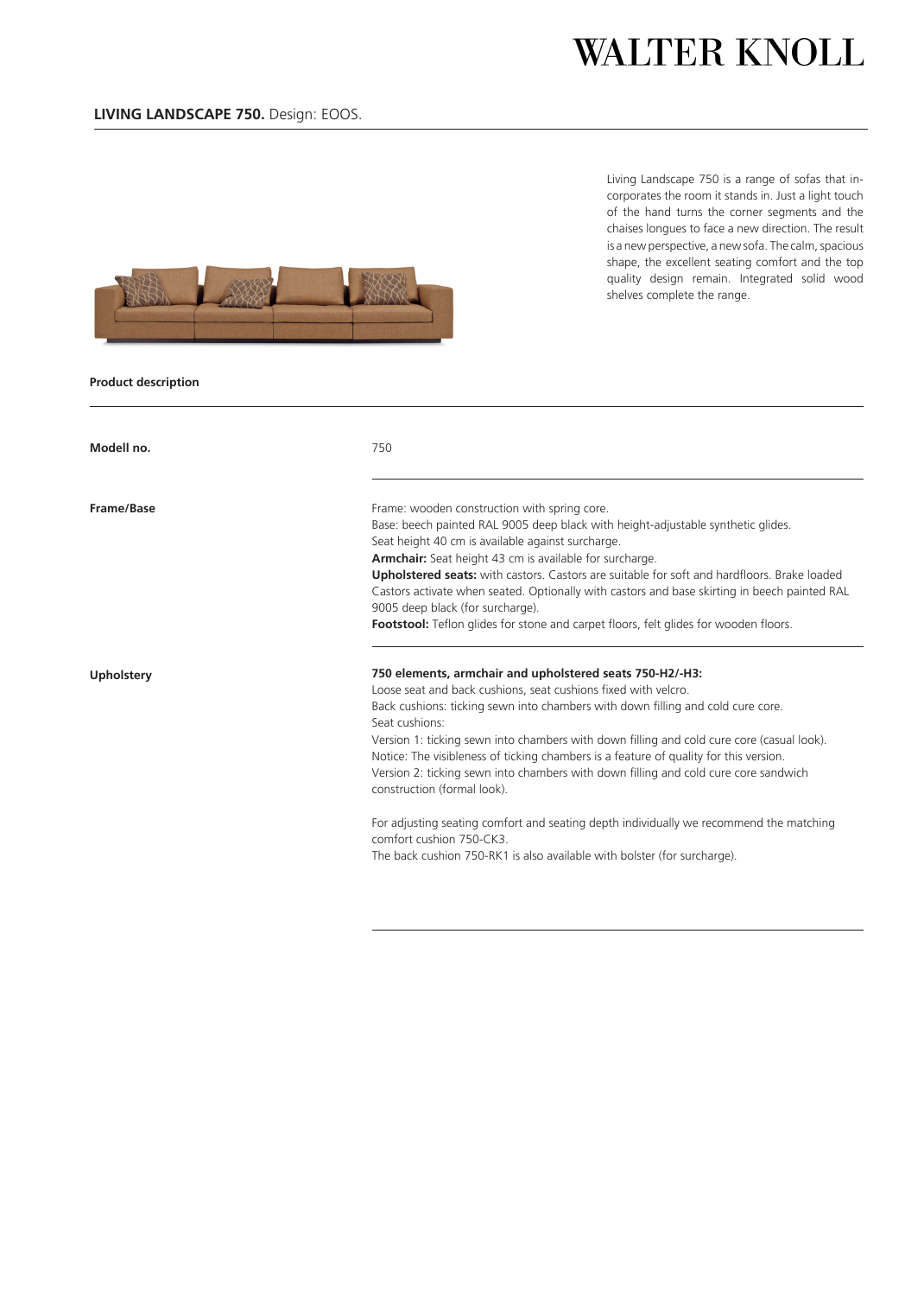### **LIVING LANDSCAPE 750.**

**Function** End and corner elements can be turned 90°. L stands for attached left and turn anticlockwise. R stands for attached right and turn



clockwise. The direction of rotation can be changed on

request. End elements (except récamières) and corner

elements with rotation function are equipped with a manually adjustable locking mechanism. The elements are to be locked and unlocked by a trigger button integrated in the base.

End récamières can be turned 180°. L or R stands for the attached side. The integrated mechanism arrests while seating, it just swivels without weight.



**Space requirements** All information in cm.



#### **Cushion Cushions:**

**Back cushions:** ticking sewn into chambers with down filling and cold cure core. **Comfort cushions:** ticking sewn into chambers with fibre/down filling.

**Notice** *Fabric covers are removable, leather is upholstered permanently.*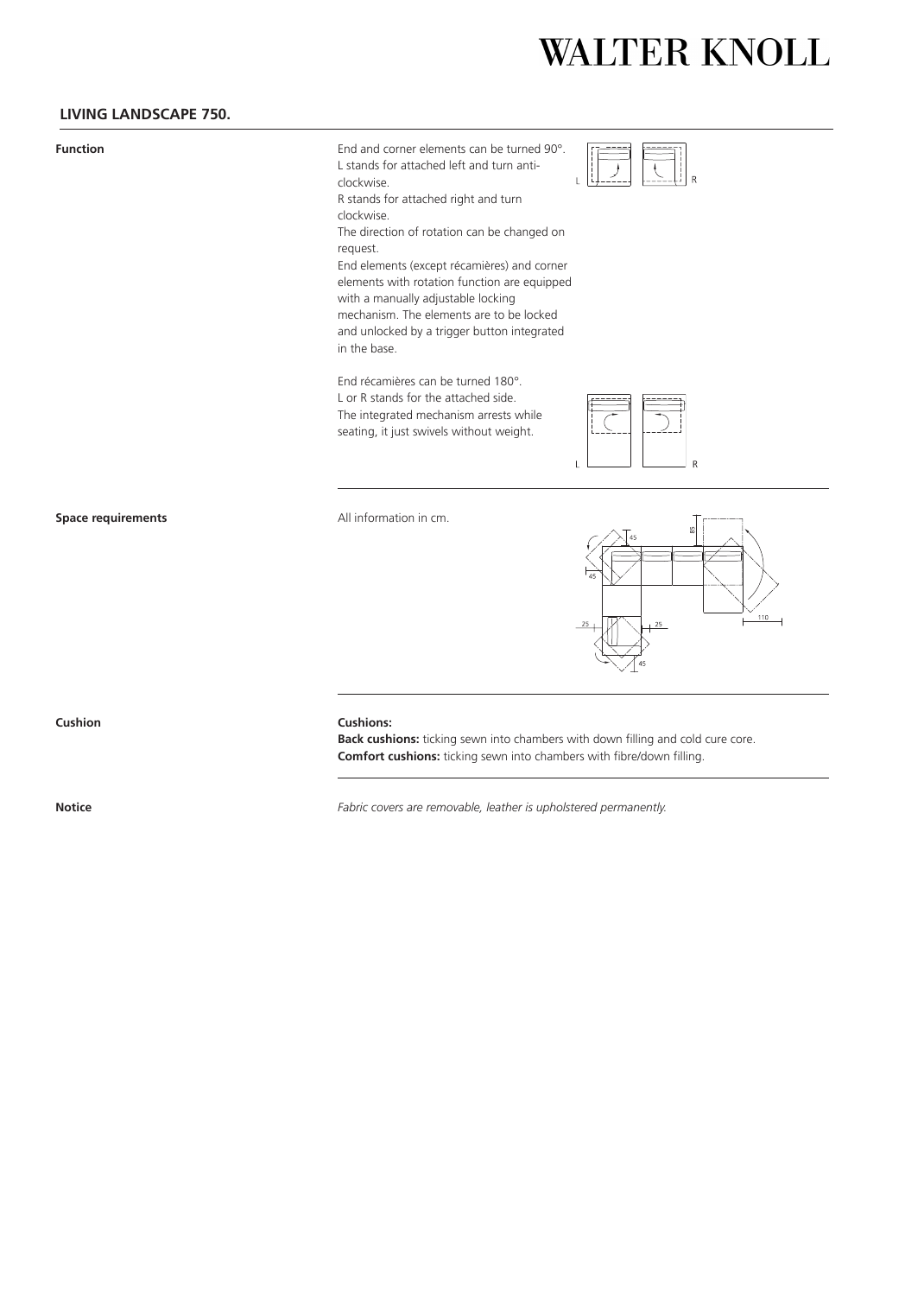### **LIVING LANDSCAPE 750.**

#### **Technical drawings and dimensions**



All dimensions in cm.